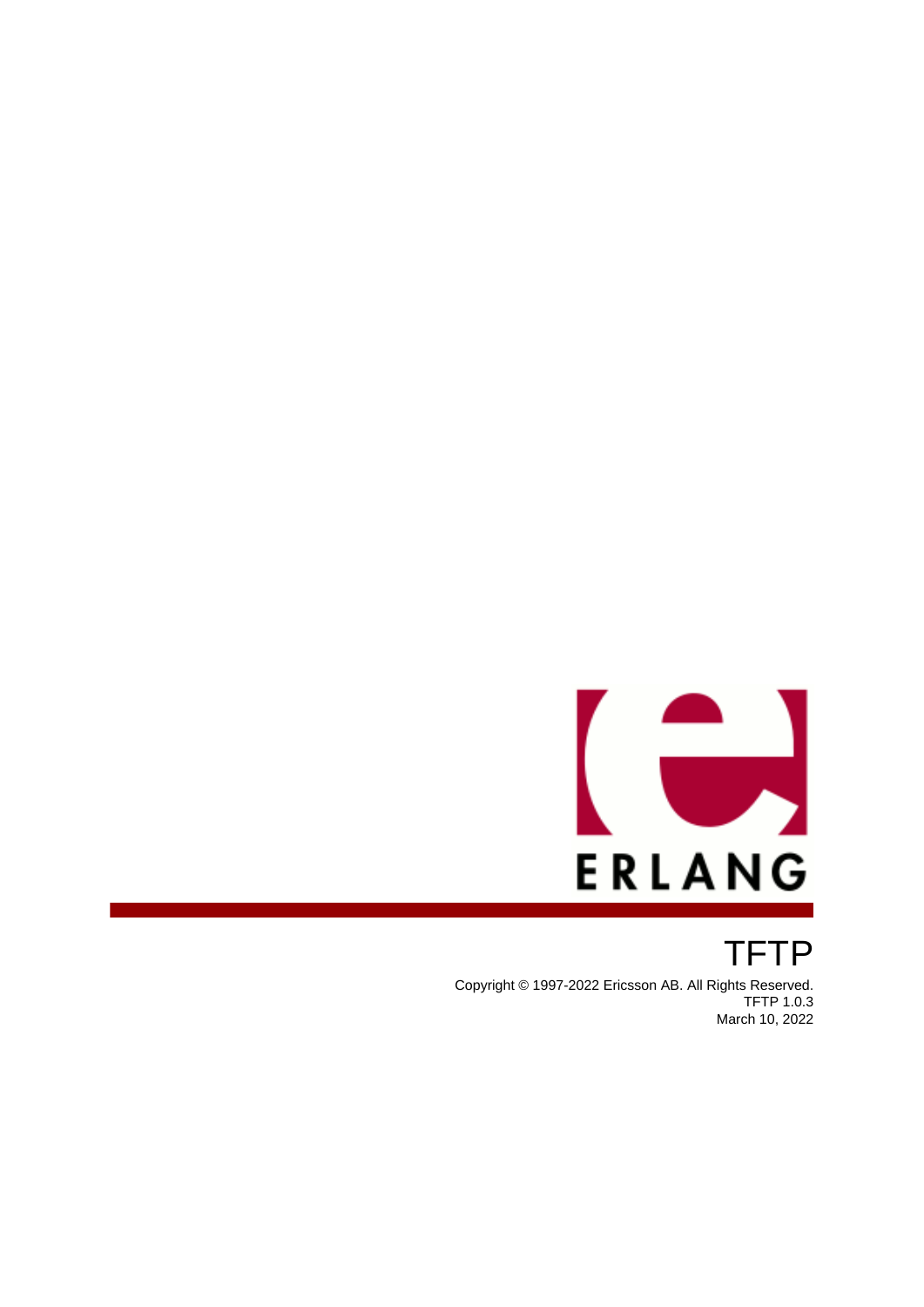#### **Copyright © 1997-2022 Ericsson AB. All Rights Reserved.**

Licensed under the Apache License, Version 2.0 (the "License"); you may not use this file except in compliance with the License. You may obtain a copy of the License at http://www.apache.org/licenses/LICENSE-2.0 Unless required by applicable law or agreed to in writing, software distributed under the License is distributed on an "AS IS" BASIS, WITHOUT WARRANTIES OR CONDITIONS OF ANY KIND, either express or implied. See the License for the specific language governing permissions and limitations under the License. Ericsson AB. All Rights Reserved..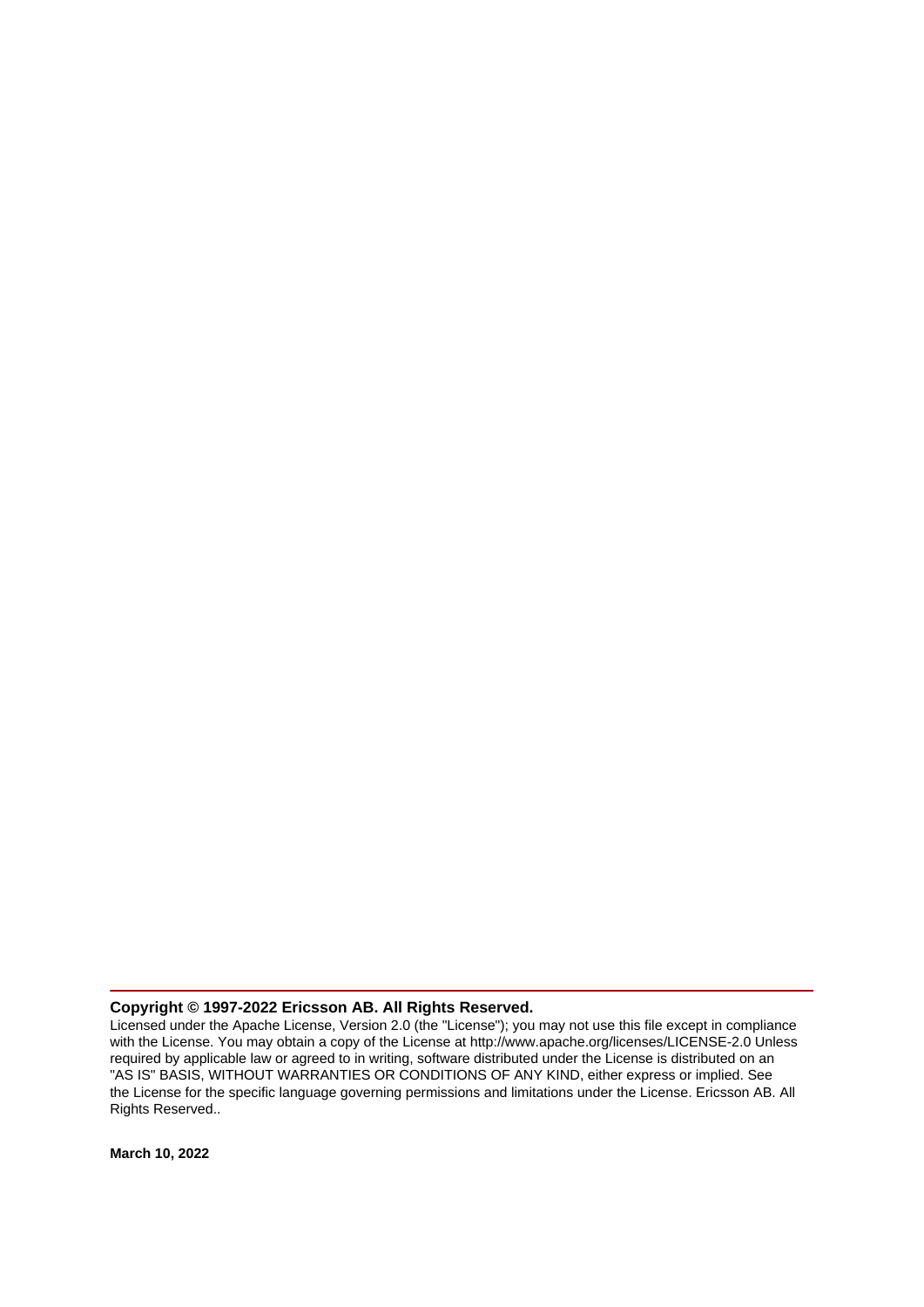## 1 TFTP User's Guide

The TFTP application provides a TFTP client and server.

### 1.1 Introduction

### 1.1.1 Purpose

The Trivial File Transfer Protocol or TFTP is a very simple protocol used to transfer files.

It has been implemented on top of the User Datagram protocol (UDP) so it may be used to move files between machines on different networks implementing UDP. It is designed to be small and easy to implement. Therefore, it lacks most of the features of a regular FTP. The only thing it can do is read and write files (or mail) from/to a remote server. It cannot list directories, and currently has no provisions for user authentication.

The tftp application implements the following IETF standards:

- RFC 1350, The TFTP Protocol (revision 2)
- RFC 2347, TFTP Option Extension
- RFC 2348, TFTP Blocksize Option
- RFC 2349, TFTP Timeout Interval and Transfer Size Options

The only feature that not is implemented is the netascii transfer mode.

### 1.1.2 Prerequisites

It is assumed that the reader is familiar with the Erlang programming language, concepts of OTP, and has a basic understanding of the TFTP protocol.

## 1.2 Getting Started

### 1.2.1 General Information

The start/1 function starts a daemon process listening for UDP packets on a port. When it receives a request for read or write, it spawns a temporary server process handling the transfer.

On the client side, function read\_file/3 and write\_file/3 spawn a temporary client process establishing contact with a TFTP daemon and perform the file transfer.

tftp uses a callback module to handle the file transfer. Two such callback modules are provided, tftp\_binary and tftp file. See read file/3 and write file/3 for details. You can also implement your own callback modules, see CALLBACK FUNCTIONS. A callback module provided by the user is registered using option callback, see DATA TYPES.

### 1.2.2 Using the TFTP client and server

This is a simple example of starting the TFTP server and reading the content of a sample file using the TFTP client.

**Step 1.** Create a sample file to be used for the transfer:

```
 $ echo "Erlang/OTP 21" > file.txt
```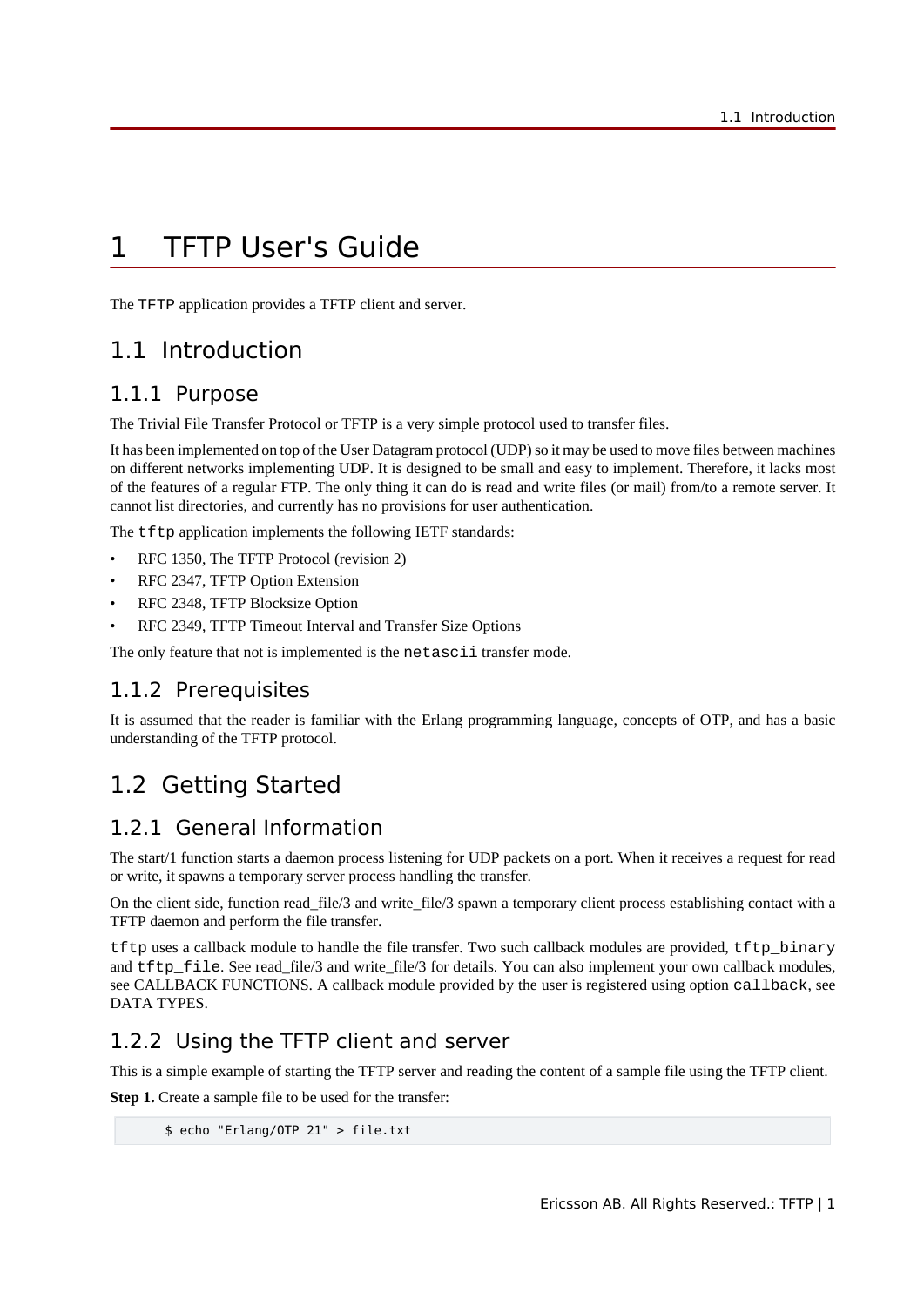**Step 2.** Start the TFTP server:

 1> {ok, Pid} = tftp:start([{port, 19999}]). {ok,<0.65.0>}

**Step 3.** Start the TFTP client (in another shell):

```
 1> tftp:read_file("file.txt", binary, [{port, 19999}]).
 {ok,<<"Erlang/OTP 21\n">>}
```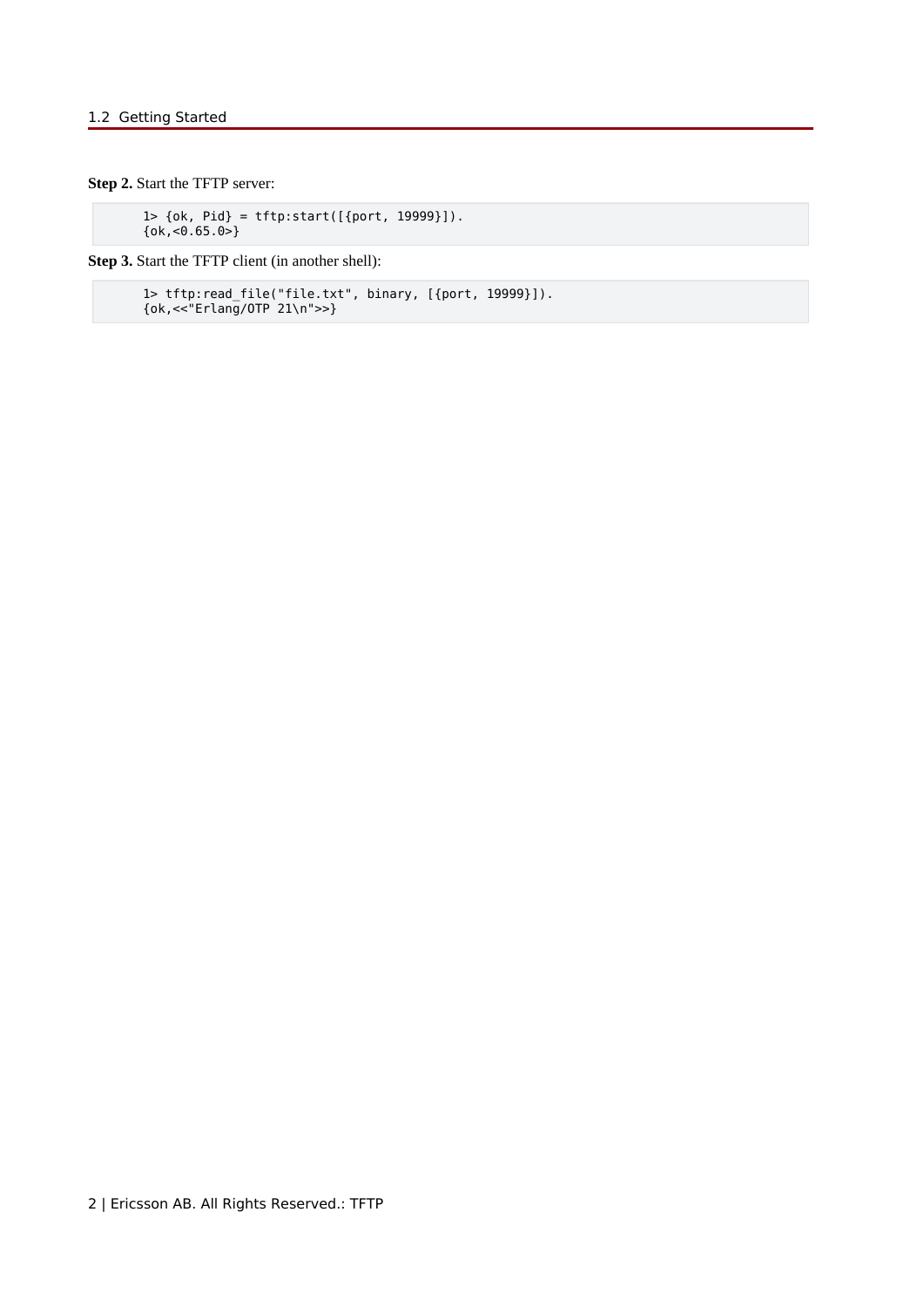# 2 Reference Manual

The TFTP application.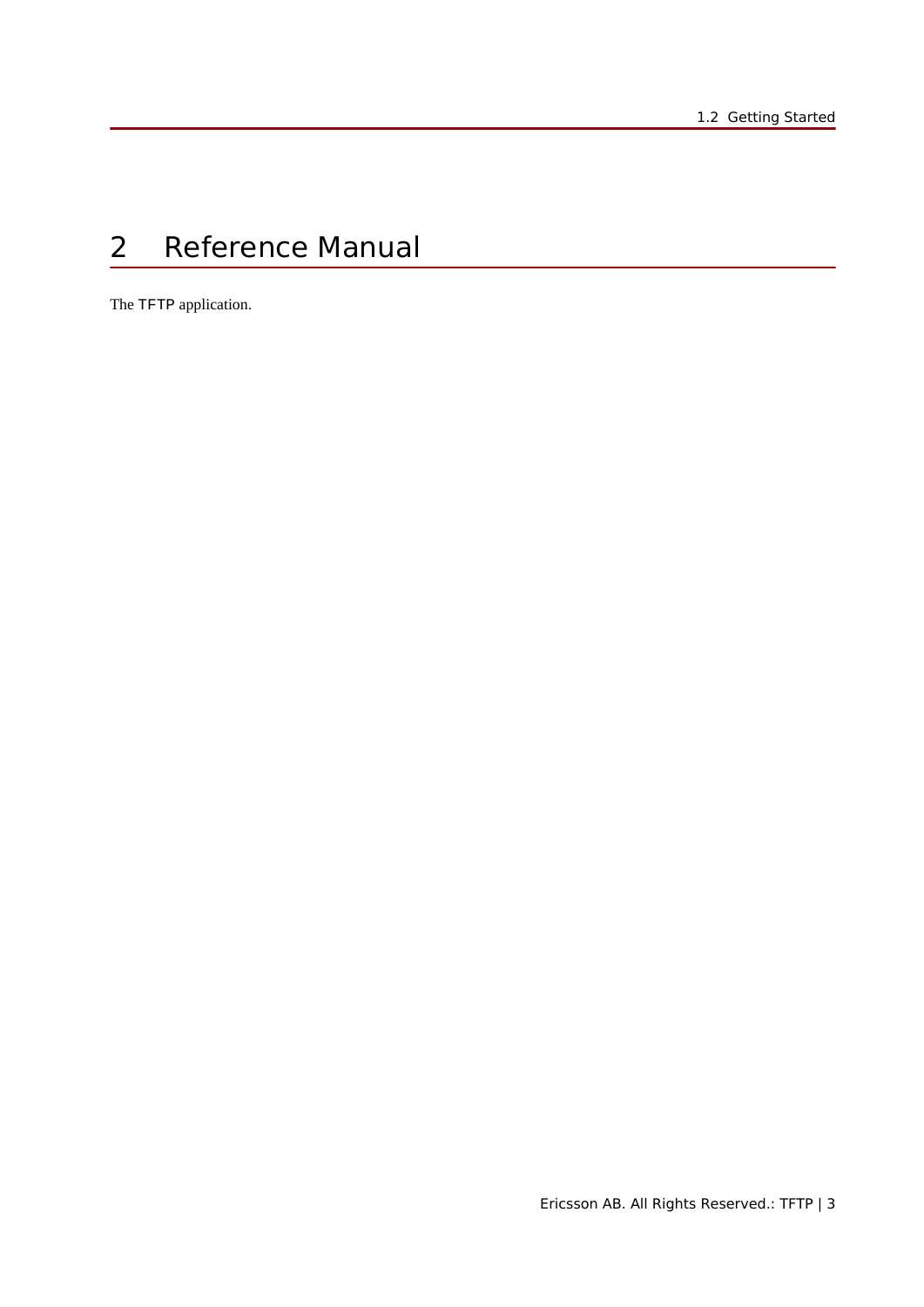### tftp

Erlang module

Interface module for the tftp application.

### DATA TYPES

ServiceConfig = Options

Options = [option()]

Most of the options are common for both the client and the server side, but some of them differs a little. The available option()s are as follows:

{debug, Level}

Level = none | error | warning | brief | normal | verbose | all

Controls the level of debug printouts. Default is none.

{host, Host}

 $Host = hostname($ , see inet(3).

The name or IP address of the host where the TFTP daemon resides. This option is only used by the client.

{port, Port}

Port =  $int()$ 

The TFTP port where the daemon listens. Defaults is the standardized number 69. On the server side, it can sometimes make sense to set it to 0, meaning that the daemon just picks a free port (which one is returned by function info/1).

If a socket is connected already, option  $\{\mu, [\{fd, integer() \}]\}$  can be used to pass the open file descriptor to gen\_udp. This can be automated by using a command-line argument stating the prebound file descriptor number. For example, if the port is 69 and file descriptor 22 is opened by setuid\_socket\_wrap, the command-line argument "-tftpd\_69 22" triggers the prebound file descriptor 22 to be used instead of opening port 69. The UDP option  $\left\{ udp, \left[ \begin{array}{cc} f & 2 \\ \end{array} \right] \right\}$  is automatically added. See init: get argument/ about command-line arguments and gen\_udp:open/2 about UDP options.

{port\_policy, Policy}

Policy = random | Port | {range, MinPort, MaxPort} Port =  $MinPort$  =  $MaxPort$  =  $int()$ 

Policy for the selection of the temporary port that is used by the server/client during the file transfer. Default is random, which is the standardized policy. With this policy a randomized free port is used. A single port or a range of ports can be useful if the protocol passes through a firewall.

```
{udp, Options}
```
Options =  $[Opt]$ , see gen udp:open/2.

{use\_tsize, Bool}

 $Bool = bool()$ 

Flag for automated use of option tsize. With this set to true, the write  $file/3$  client determines the filesize and sends it to the server as the standardized tsize option. A read\_file/3 client acquires only a filesize from the server by sending a zero tsize.

tftp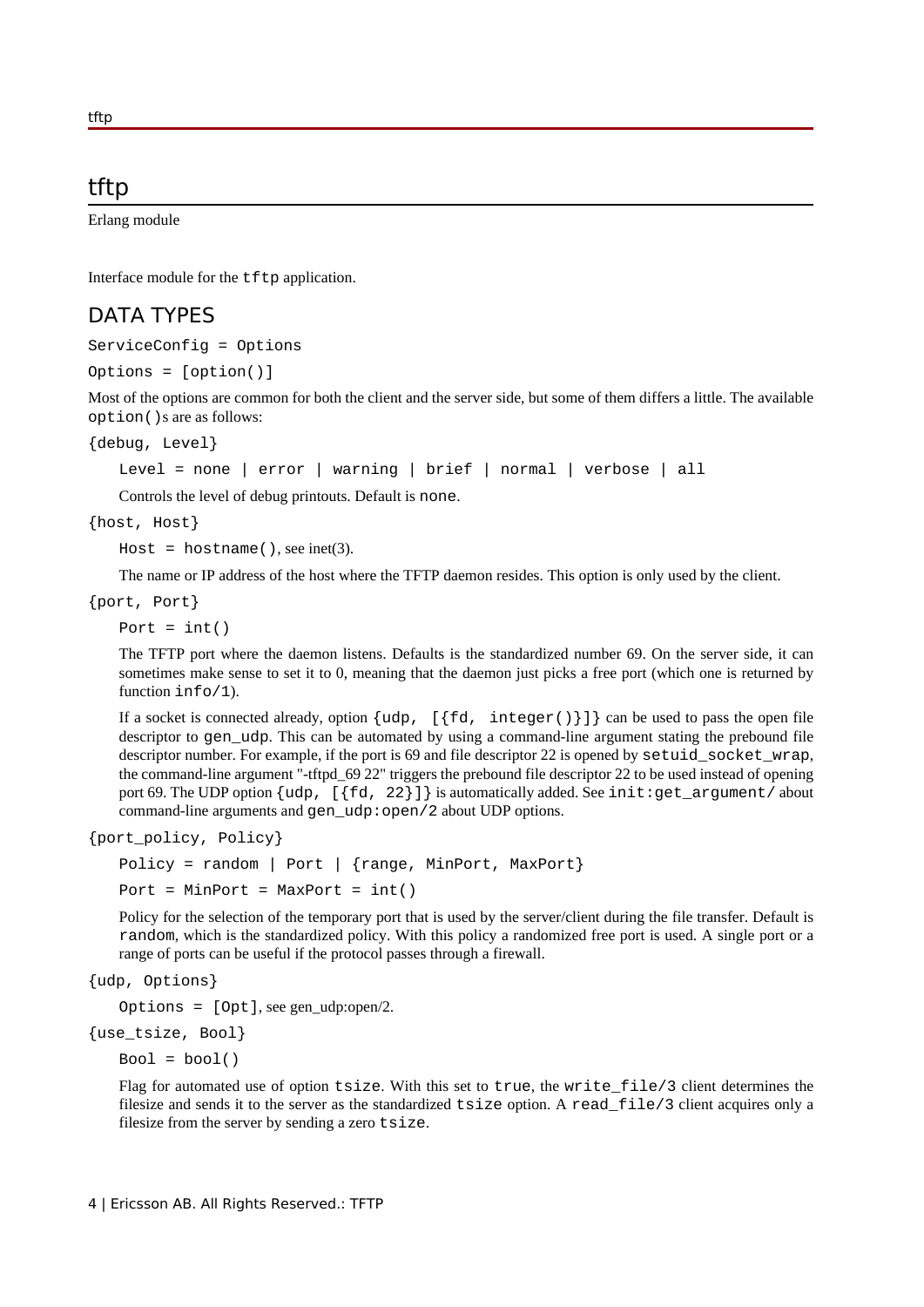tftp

```
{max_tsize, MaxTsize}
```
 $MaxTsize = int()$  infinity

Threshold for the maximal filesize in bytes. The transfer is aborted if the limit is exceeded. Default is infinity.

{max\_conn, MaxConn}

 $MaxConn = int()$  | infinity

Threshold for the maximal number of active connections. The daemon rejects the setup of new connections if the limit is exceeded. Default is infinity.

```
{TftpKey, TftpVal}
```
 $TftpKey = string()$ TftpVal = string()

Name and value of a TFTP option.

{reject, Feature}

```
Feature = Mode | TftpKey
 Mode = read | write
  TftpKey = string()
```
Controls which features to reject. This is mostly useful for the server as it can restrict the use of certain TFTP options or read/write access.

```
{callback, {RegExp, Module, State}}
```

```
RegExp = string()Module = atom()
State = term()
```
Registration of a callback module. When a file is to be transferred, its local filename is matched to the regular expressions of the registered callbacks. The first matching callback is used during the transfer. See read\_file/3 and write\_file/3.

The callback module must implement the tftp behavior, see CALLBACK FUNCTIONS.

```
{logger, Module}
```

```
Module = module()
```
Callback module for customized logging of errors, warnings, and info messages. The callback module must implement the tftp\_logger behavior, see LOGGER FUNCTIONS. The default module is tftp\_logger.

```
{max_retries, MaxRetries}
```
MaxRetries = int()

Threshold for the maximal number of retries. By default the server/client tries to resend a message up to five times when the time-out expires.

#### Exports

```
change config(daemons, Options) -> [{Pid, Result}]
```
Types:

```
Options = [option()]
Pid = pid()
Result = ok | {error, Reason}
Reason = term()
```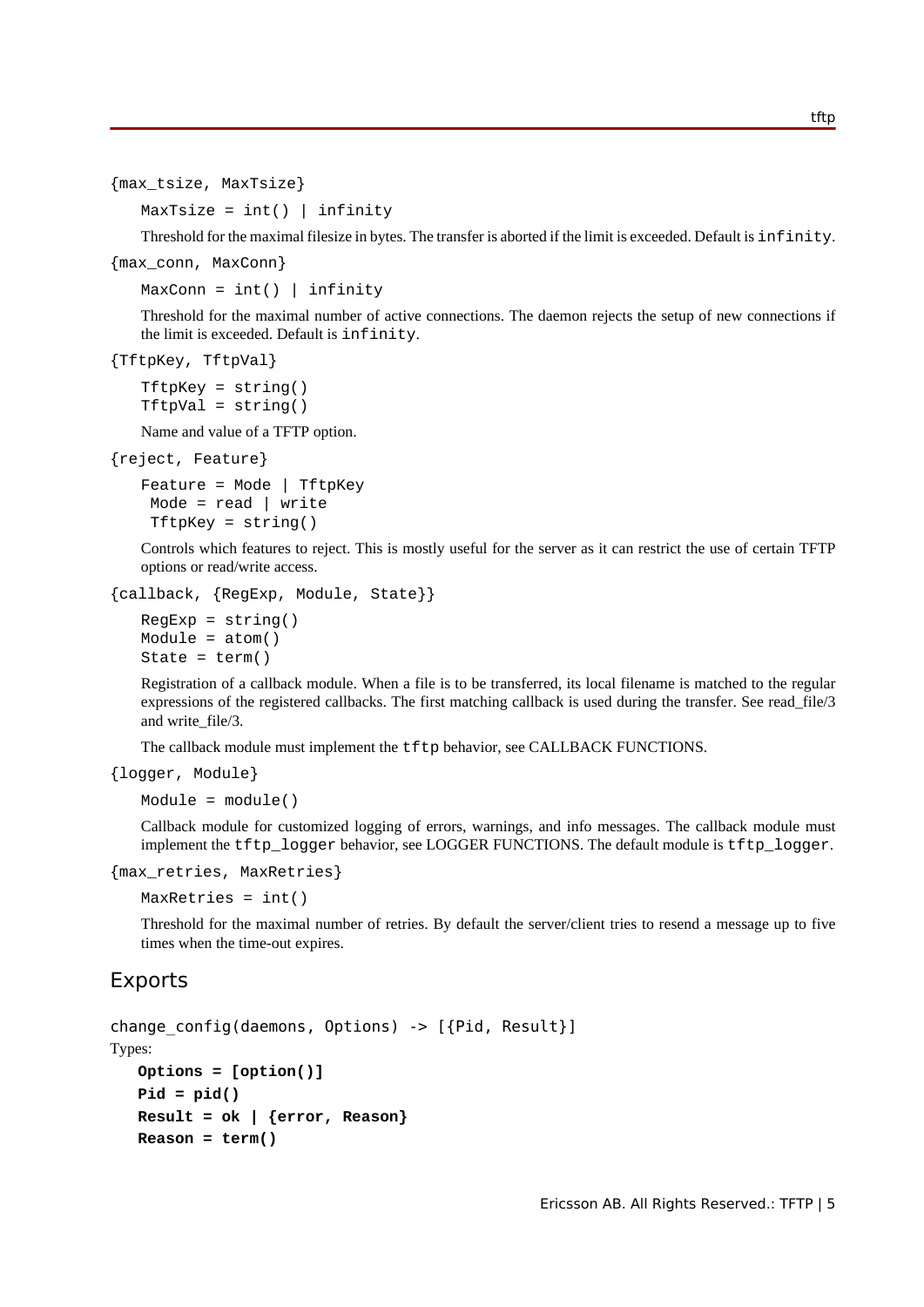Changes configuration for all TFTP daemon processes.

```
change config(servers, Options) -> [{Pid, Result}]
Types:
  Options = [option()]
   Pid = pid()
   Result = ok | {error, Reason}
   Reason = term()
```
Changes configuration for all TFTP server processes.

```
change config(Pid, Options) -> Result
Types:
   Pid = pid()
   Options = [option()]
   Result = ok | {error, Reason}
   Reason = term()
```
Changes configuration for a TFTP daemon, server, or client process.

```
info(daemons) -> [{Pid, Options}]
Types:
   Pid = [pid()]
   Options = [option()]
   Reason = term()
```
Returns information about all TFTP daemon processes.

```
info(servers) -> [{Pid, Options}]
Types:
   Pid = [pid()]
   Options = [option()]
   Reason = term()
```
Returns information about all TFTP server processes.

```
info(Pid) -> {ok, Options} | {error, Reason}
Types:
   Options = [option()]
   Reason = term()
```
Returns information about a TFTP daemon, server, or client process.

```
read file(RemoteFilename, LocalFilename, Options) -> {ok, LastCallbackState}
| {error, Reason}
Types:
   RemoteFilename = string()
   LocalFilename = binary | string()
```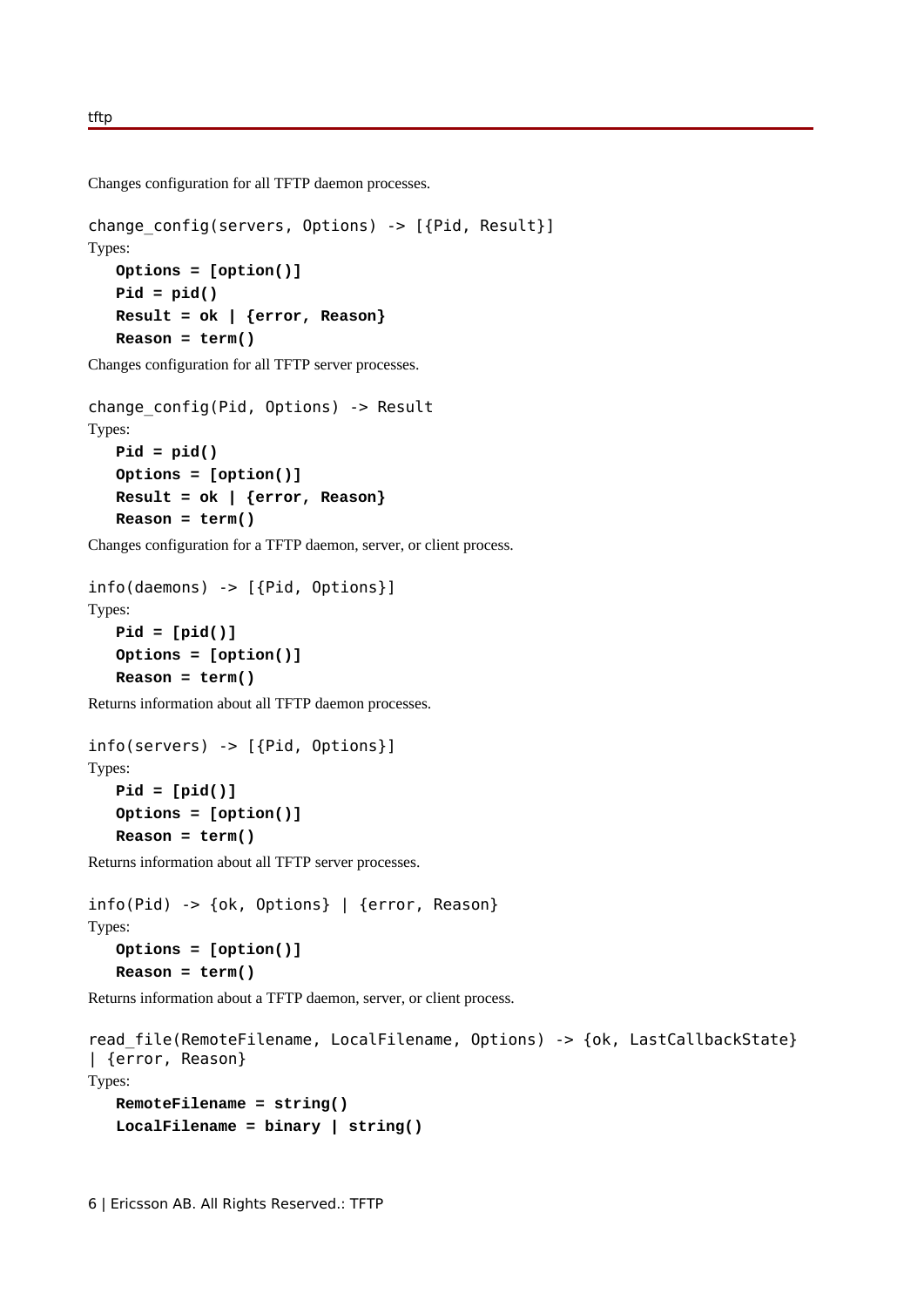```
Options = [option()]
LastCallbackState = term()
Reason = term()
```
Reads a (virtual) file RemoteFilename from a TFTP server.

If LocalFilename is the atom binary, tftp\_binary is used as callback module. It concatenates all transferred blocks and returns them as one single binary in LastCallbackState.

If LocalFilename is a string and there are no registered callback modules, tftp\_file is used as callback module. It writes each transferred block to the file named LocalFilename and returns the number of transferred bytes in LastCallbackState.

If LocalFilename is a string and there are registered callback modules, LocalFilename is tested against the regexps of these and the callback module corresponding to the first match is used, or an error tuple is returned if no matching regexp is found.

```
start(Options) -> {ok, Pid} | {error, Reason}
Types:
   Options = [option()]
   Pid = pid()
```

```
Reason = term()
```
Starts a daemon process listening for UDP packets on a port. When it receives a request for read or write, it spawns a temporary server process handling the actual transfer of the (virtual) file.

```
write file(RemoteFilename, LocalFilename, Options) -> {ok, LastCallbackState}
| {error, Reason}
```
Types:

```
RemoteFilename = string()
LocalFilename = binary() | string()
Options = [option()]
LastCallbackState = term()
Reason = term()
```
Writes a (virtual) file RemoteFilename to a TFTP server.

If LocalFilename is a binary, tftp\_binary is used as callback module. The binary is transferred block by block and the number of transferred bytes is returned in LastCallbackState.

If LocalFilename is a string and there are no registered callback modules, tftp\_file is used as callback module. It reads the file named LocalFilename block by block and returns the number of transferred bytes in LastCallbackState.

If LocalFilename is a string and there are registered callback modules, LocalFilename is tested against the regexps of these and the callback module corresponding to the first match is used, or an error tuple is returned if no matching regexp is found.

### CALLBACK FUNCTIONS

A tftp callback module is to be implemented as a tftp behavior and export the functions listed in the following.

On the server side, the callback interaction starts with a call to open/5 with the registered initial callback state.  $open/5$  is expected to open the (virtual) file. Then either function  $read/1$  or  $write/2$  is invoked repeatedly, once per transferred block. At each function call, the state returned from the previous call is obtained. When the last block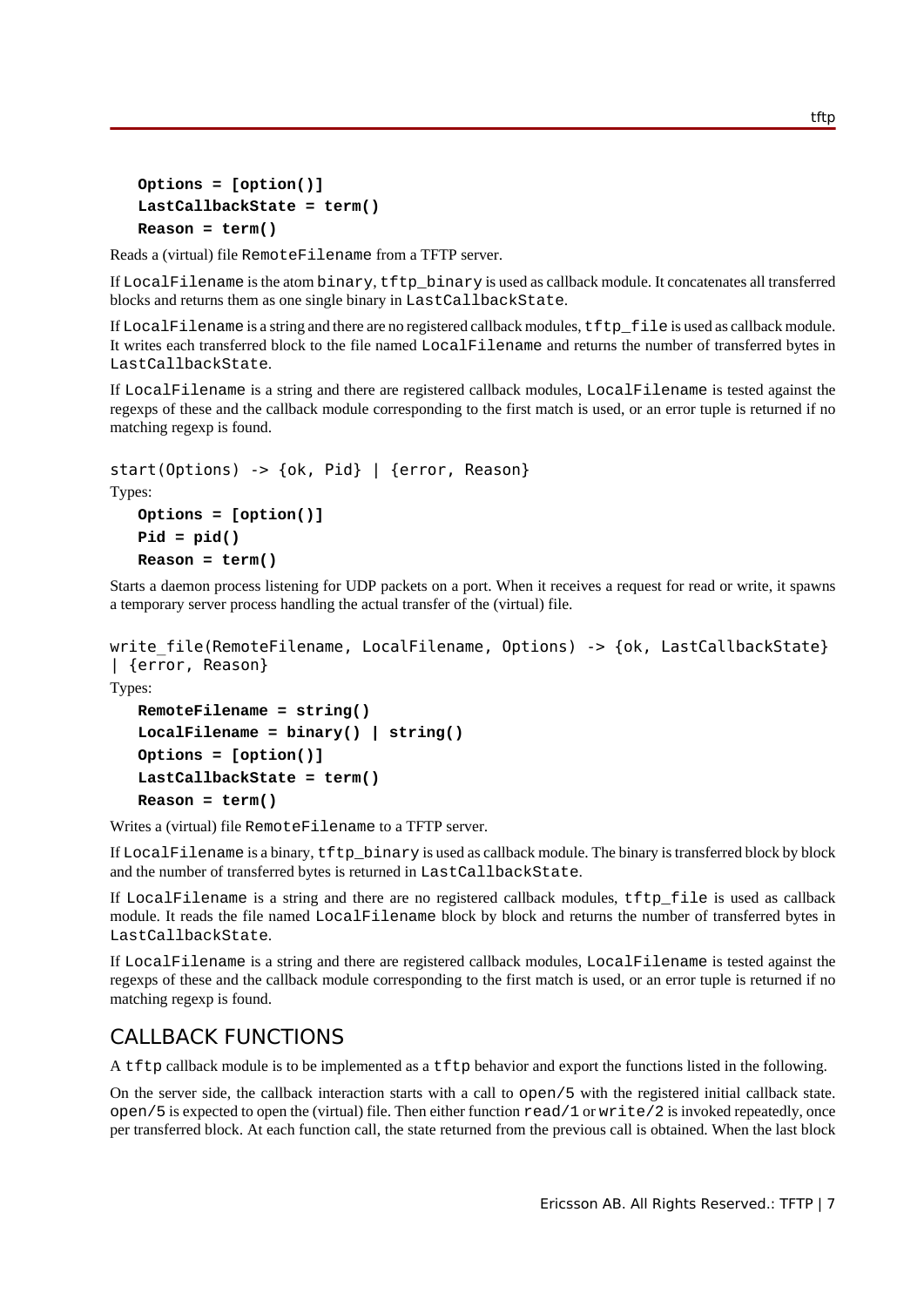is encountered, function  $\text{read}/1$  or  $\text{write}/2$  is expected to close the (virtual) file and return its last state. Function abort/3 is only used in error situations. Function prepare/5 is not used on the server side.

On the client side, the callback interaction is the same, but it starts and ends a bit differently. It starts with a call to prepare/5 with the same arguments as open/5 takes. prepare/5 is expected to validate the TFTP options suggested by the user and to return the subset of them that it accepts. Then the options are sent to the server, which performs the same TFTP option negotiation procedure. The options that are accepted by the server are forwarded to function open/5 on the client side. On the client side, function open/5 must accept all option as-is or reject the transfer. Then the callback interaction follows the same pattern as described for the server side. When the last block is encountered in read/1 or write/2, the returned state is forwarded to the user and returned from read\_file/3 or write\_file/3.

If a callback (performing the file access in the TFTP server) takes too long time (more than the double TFTP time-out), the server aborts the connection and sends an error reply to the client. This implies that the server releases resources attached to the connection faster than before. The server simply assumes that the client has given up.

If the TFTP server receives yet another request from the same client (same host and port) while it already has an active connection to the client, it ignores the new request if the request is equal to the first one (same filename and options). This implies that the (new) client will be served by the already ongoing connection on the server side. By not setting up yet another connection, in parallel with the ongoing one, the server consumes less resources.

### Exports

```
Module:abort(Code, Text, State) -> ok
Types:
   Code = undef | enoent | eacces | enospc
      | badop | eexist | baduser | badopt
      | int()
   Text = string()
   State = term()
```
Invoked when the file transfer is aborted.

The callback function is expected to clean up its used resources after the aborted file transfer, such as closing open file descriptors and so on. The function is not invoked if any of the other callback functions returns an error, as it is expected that they already have cleaned up the necessary resources. However, it is invoked if the functions fail (crash).

```
Module:open(Peer, Access, Filename, Mode, SuggestedOptions, State) -> {ok,
AcceptedOptions, NewState} | {error, {Code, Text}}
Types:
   Peer = {PeerType, PeerHost, PeerPort}
   PeerType = inet | inet6
   PeerHost = ip_address()
   PeerPort = integer()
   Access = read | write
   Filename = string()
   Mode = string()
   SuggestedOptions = AcceptedOptions = [{Key, Value}]
     Key = Value = string()
   State = InitialState | term()
```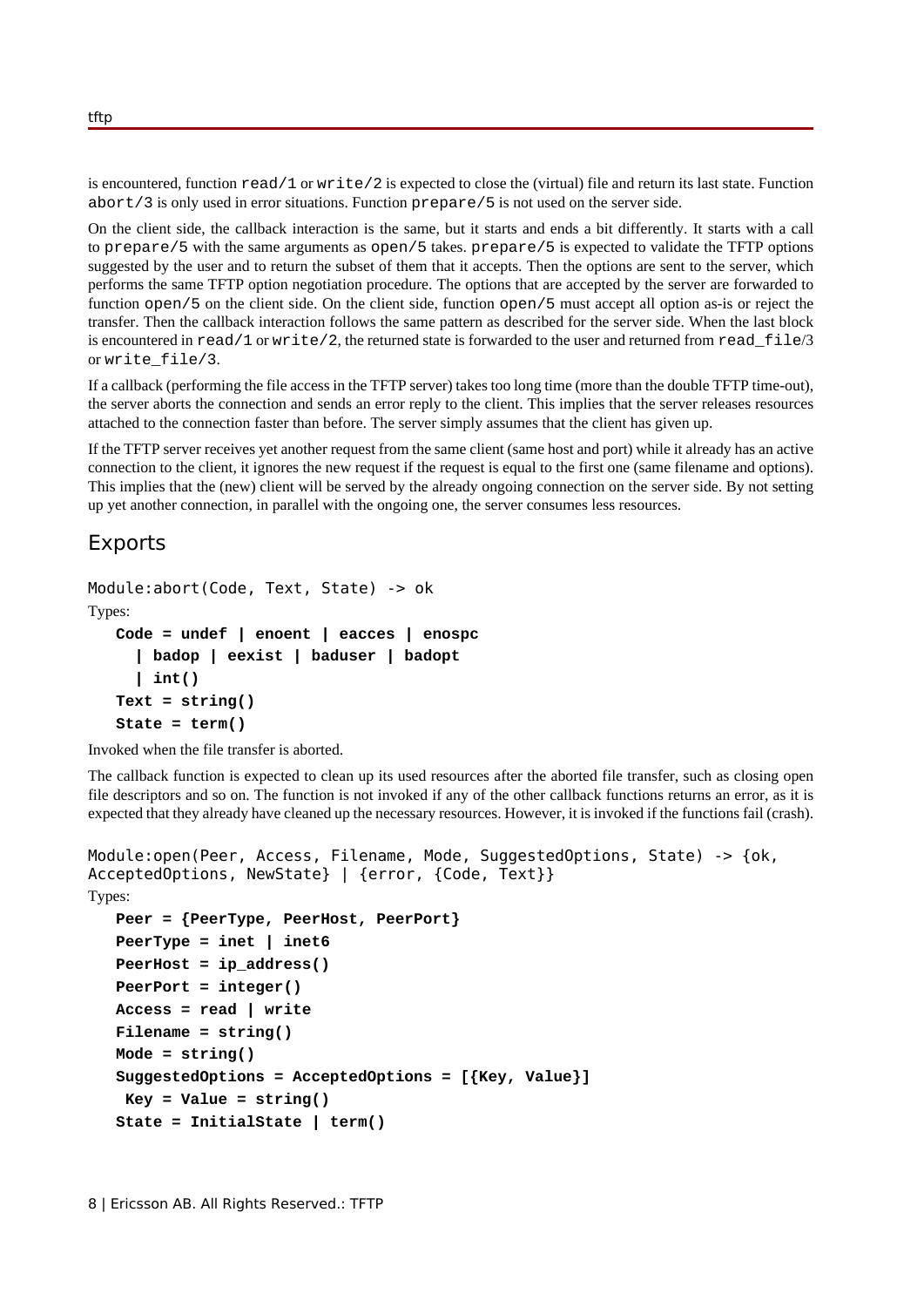```
 InitialState = [] | [{root_dir, string()}]
NewState = term()
Code = undef | enoent | eacces | enospc
   | badop | eexist | baduser | badopt
   | int()
Text = string()
```
Opens a file for read or write access.

On the client side, where the open/5 call has been preceded by a call to prepare/5, all options must be accepted or rejected.

On the server side, where there is no preceding prepare/5 call, no new options can be added, but those present in SuggestedOptions can be omitted or replaced with new values in AcceptedOptions.

```
Module:prepare(Peer, Access, Filename, Mode, SuggestedOptions, InitialState)
-> {ok, AcceptedOptions, NewState} | {error, {Code, Text}}
Types:
   Peer = {PeerType, PeerHost, PeerPort}
   PeerType = inet | inet6
   PeerHost = ip_address()
   PeerPort = integer()
   Access = read | write
   Filename = string()
   Mode = string()
   SuggestedOptions = AcceptedOptions = [{Key, Value}]
     Key = Value = string()
   InitialState = [] | [{root_dir, string()}]
   NewState = term()
   Code = undef | enoent | eacces | enospc
      | badop | eexist | baduser | badopt
      | int()
   Text = string()
```
Prepares to open a file on the client side.

No new options can be added, but those present in SuggestedOptions can be omitted or replaced with new values in AcceptedOptions.

This is followed by a call to open/4 before any read/write access is performed. AcceptedOptions is sent to the server, which replies with the options that it accepts. These are then forwarded to open/4 as SuggestedOptions.

```
Module:read(State) -> {more, Bin, NewState} | {last, Bin, FileSize} | {error,
{Code, Text}}
Types:
   State = NewState = term()
   Bin = binary()
   FileSize = int()
   Code = undef | enoent | eacces | enospc
```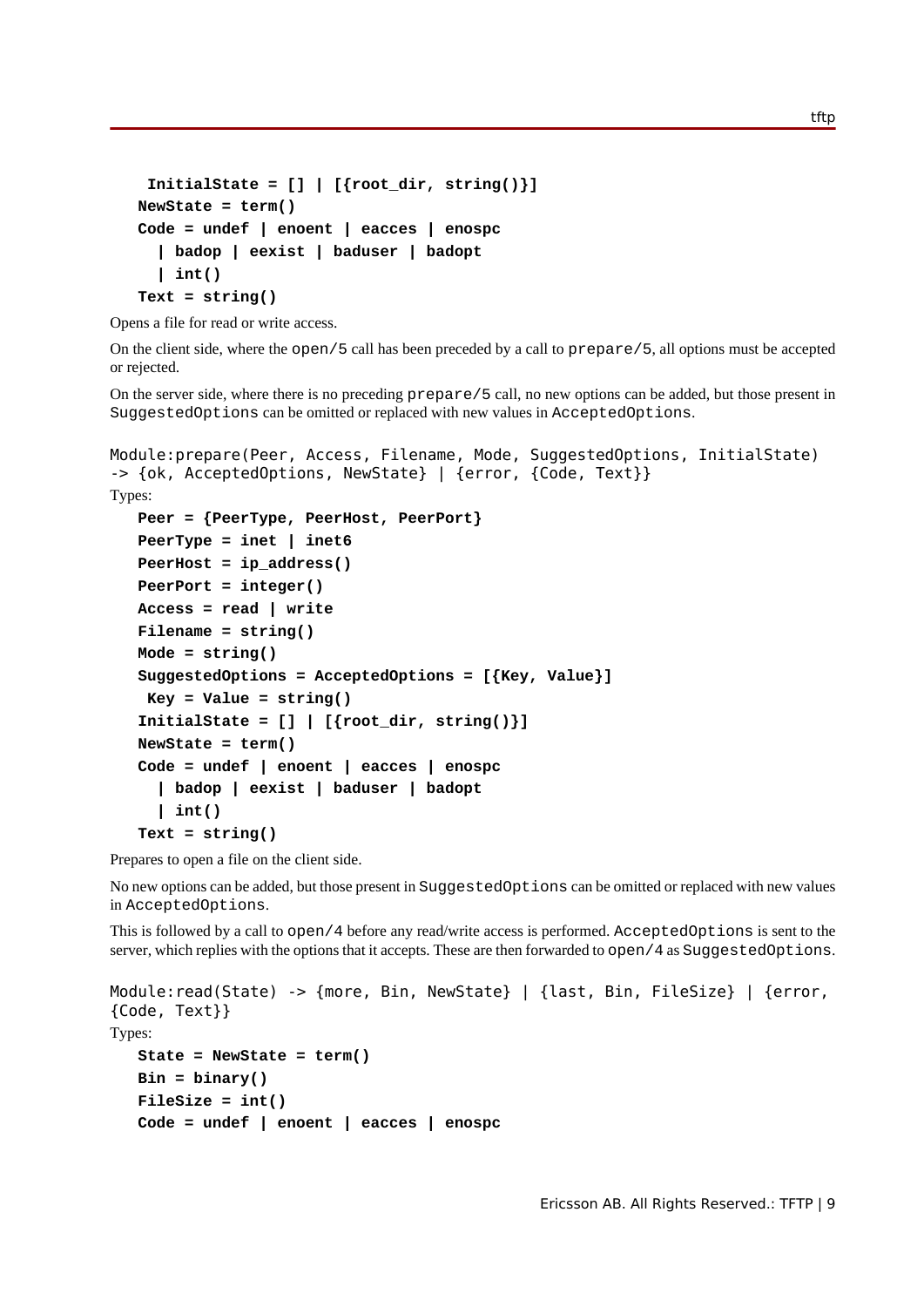```
 | badop | eexist | baduser | badopt
   | int()
Text = string()
```
Reads a chunk from the file.

The callback function is expected to close the file when the last file chunk is encountered. When an error is encountered, the callback function is expected to clean up after the aborted file transfer, such as closing open file descriptors, and so on. In both cases there will be no more calls to any of the callback functions.

```
Module:write(Bin, State) -> {more, NewState} | {last, FileSize} | {error,
{Code, Text}}
Types:
   Bin = binary()
   State = NewState = term()
   FileSize = int()
   Code = undef | enoent | eacces | enospc
      | badop | eexist | baduser | badopt
      | int()
   Text = string()
```
Writes a chunk to the file.

The callback function is expected to close the file when the last file chunk is encountered. When an error is encountered, the callback function is expected to clean up after the aborted file transfer, such as closing open file descriptors, and so on. In both cases there will be no more calls to any of the callback functions.

A tftp\_logger callback module is to be implemented as a tftp\_logger behavior and export the following functions:

### Exports

```
Logger: error msg(Format, Data) -> ok | exit(Reason)
Types:
   Format = string()
```

```
Data = [term()]
Reason = term()
```
Logs an error message. See error\_logger:error\_msg/2 for details.

```
Logger: info_msg(Format, Data) -> ok | exit(Reason)
Types:
   Format = string()
   Data = [term()]
```

```
Reason = term()
```
Logs an info message. See error\_logger:info\_msg/2 for details.

```
Logger:warning msg(Format, Data) -> ok | exit(Reason)
Types:
   Format = string()
```